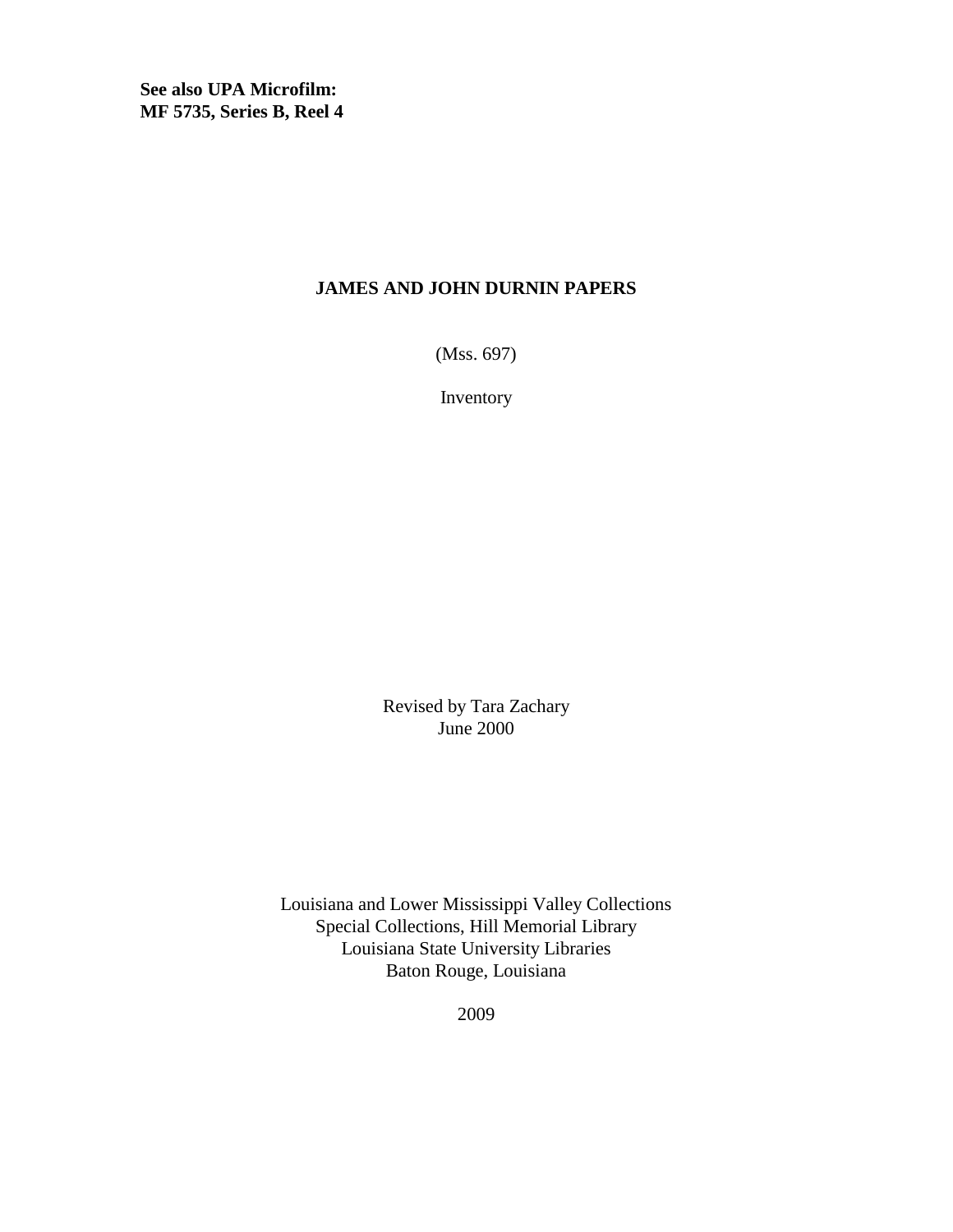### **CONTENTS OF INVENTORY**

**Use of manuscript materials**. If you wish to examine items in the manuscript group, please fill out a call slip specifying the materials you wish to see. Consult the Container List for location information needed on the call slip.

**Photocopying.** Should you wish to request photocopies, please consult a staff member **before** identifying items to be copied. The existing order and arrangement of unbound materials must be maintained.

**Publication.** Readers assume full responsibility for compliance with laws regarding copyright, literary property rights, and libel.

Permission to examine archival and manuscript materials does not constitute permission to publish. Any publication of such materials beyond the limits of fair use requires specific prior written permission. Requests for permission to publish should be addressed in writing to the Head, LLMVC, Special Collections, LSU Libraries, Baton Rouge, LA, 70803-3300. When permission to publish is granted, two copies of the publication will be requested for the LLMVC.

Proper acknowledgment of LLMVC materials must be made in any resulting writing or publications. The correct form of citation for this manuscript group is given on the summary page. Copies of scholarly publications based on research in the Louisiana and Lower Mississippi Valley Collections are welcomed.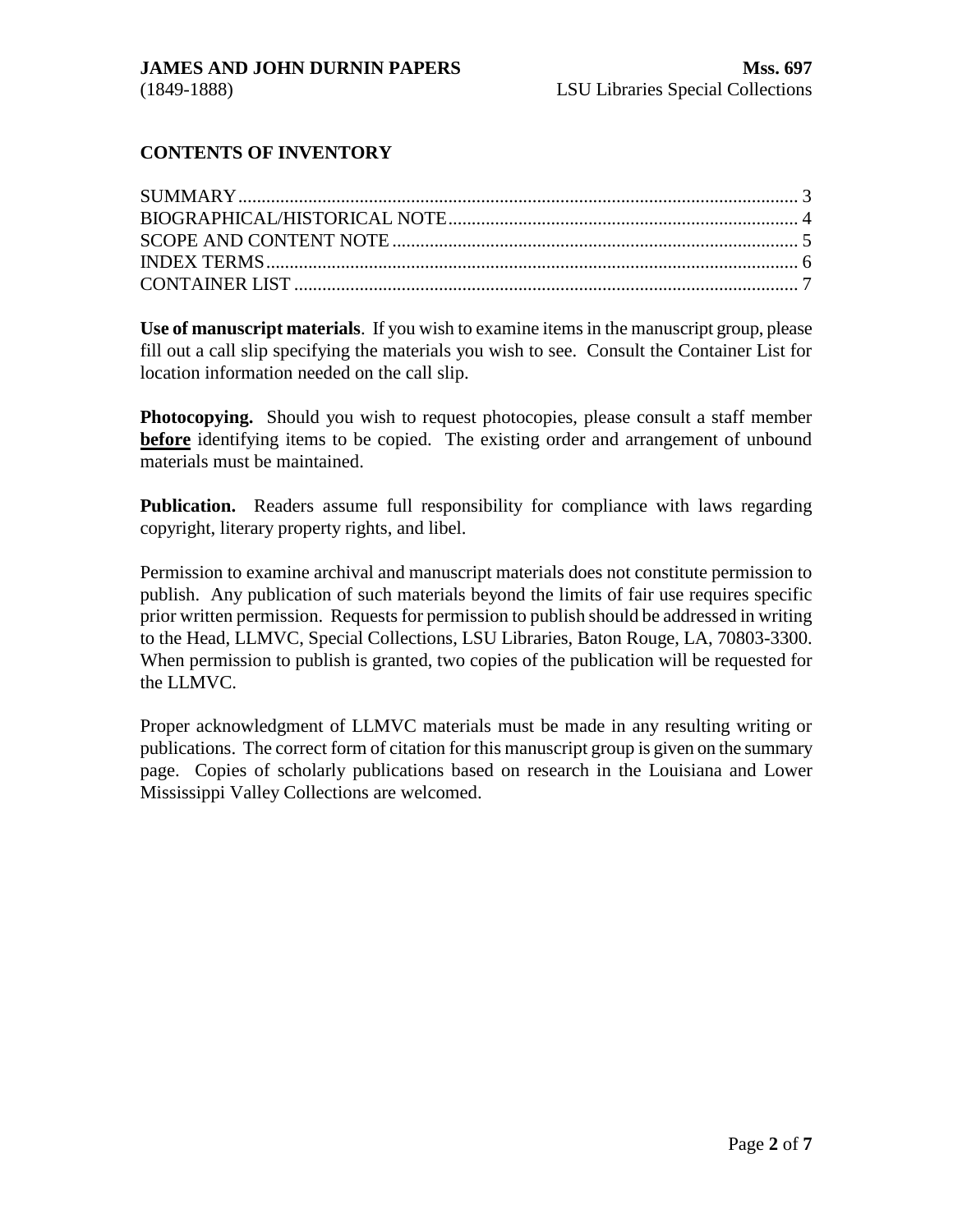<span id="page-2-0"></span>

# **SUMMARY**

| Size.                         | 24 items; 7 vols.                                                                                                                                                                               |  |  |  |
|-------------------------------|-------------------------------------------------------------------------------------------------------------------------------------------------------------------------------------------------|--|--|--|
| Geographic<br>locations.      | Louisiana.                                                                                                                                                                                      |  |  |  |
| Inclusive dates.              | 1849-1888.                                                                                                                                                                                      |  |  |  |
| Languages.                    | English                                                                                                                                                                                         |  |  |  |
| Summary.                      | Papers include correspondence, bills, accounts, clippings, sheet music,<br>and miscellaneous items documenting the personal, financial and<br>military activities of the Durnin family.         |  |  |  |
| Access.                       | No restrictions.                                                                                                                                                                                |  |  |  |
| <b>Related</b><br>Collection. | Henry Durnin Mathematical Notebook, Mss. 2077.                                                                                                                                                  |  |  |  |
| Copyright.                    | Physical rights are retained by the LSU Libraries. Copyright of the<br>original materials is retained by descendants of the creators of the<br>materials in accordance with U.S. copyright law. |  |  |  |
| <b>Citation.</b>              | James and John Durnin Papers, Mss. 697, Louisiana and Lower<br>Mississippi Valley Collections, LSU Libraries, Baton Rouge,<br>Louisiana.                                                        |  |  |  |
| <b>Stack location.</b>        | E:4<br>Microfilm 5735, Series B, Reel 4 (Manuscript volumes not filmed)                                                                                                                         |  |  |  |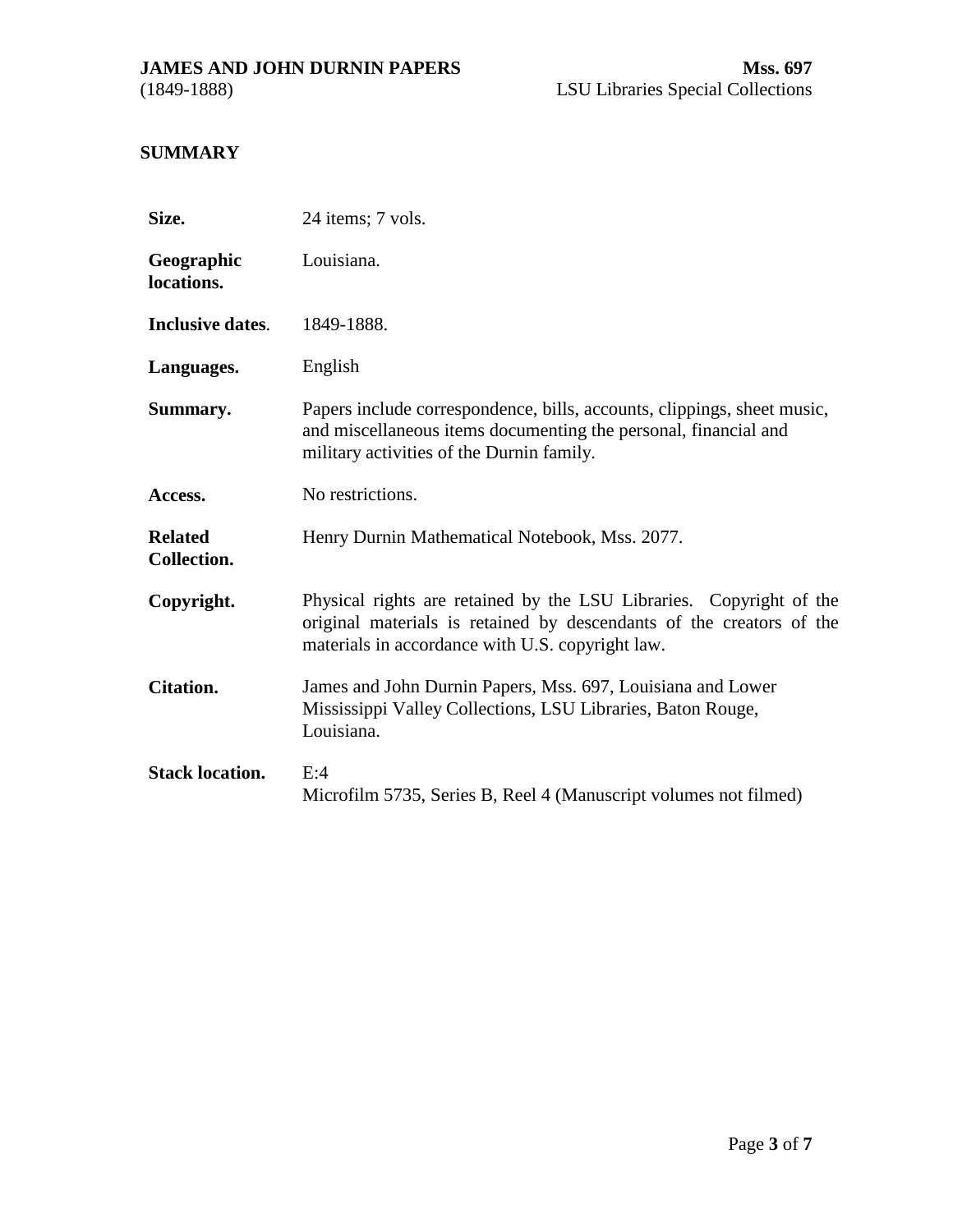#### <span id="page-3-0"></span>**BIOGRAPHICAL/HISTORICAL NOTE**

James Durnin (1840-1907) was born in Co. Louth, Ireland. He came with his parents James and Mary (nee Sharkey) Durnin to Louisiana in 1849, and the family settled in St. Helena Parish in an area known as Irishtown, which was located on the east side of the Tickfaw River. Many of Mary Durnin's relatives had also settled there. James served in the Civil War and married Mary Smith in Jackson, La.

James's brothers, Henry (1822-1894) and John (1842-1912), also lived in St. Helena Parish. Henry taught in the school at Irishtown, clerked at a store in Tangipahoa Parish, and helped out on his siblings' farms. He married Marie Philomene Landry of New Orleans and the two had a son. His wife and child died soon after the birth. He did not remarry. John also served in the Civil War. He married Mary Cronan, and they had eleven children. $<sup>1</sup>$ </sup>

 $\overline{a}$ 

<sup>&</sup>lt;sup>1</sup> For additional genealogical and family history information, see Nicholas Russell Murray, *Louth to Louisiana: The Story of the Sharkey Family and Their Kindred* (Hammond, La.: Hunting for Bears, c.1974)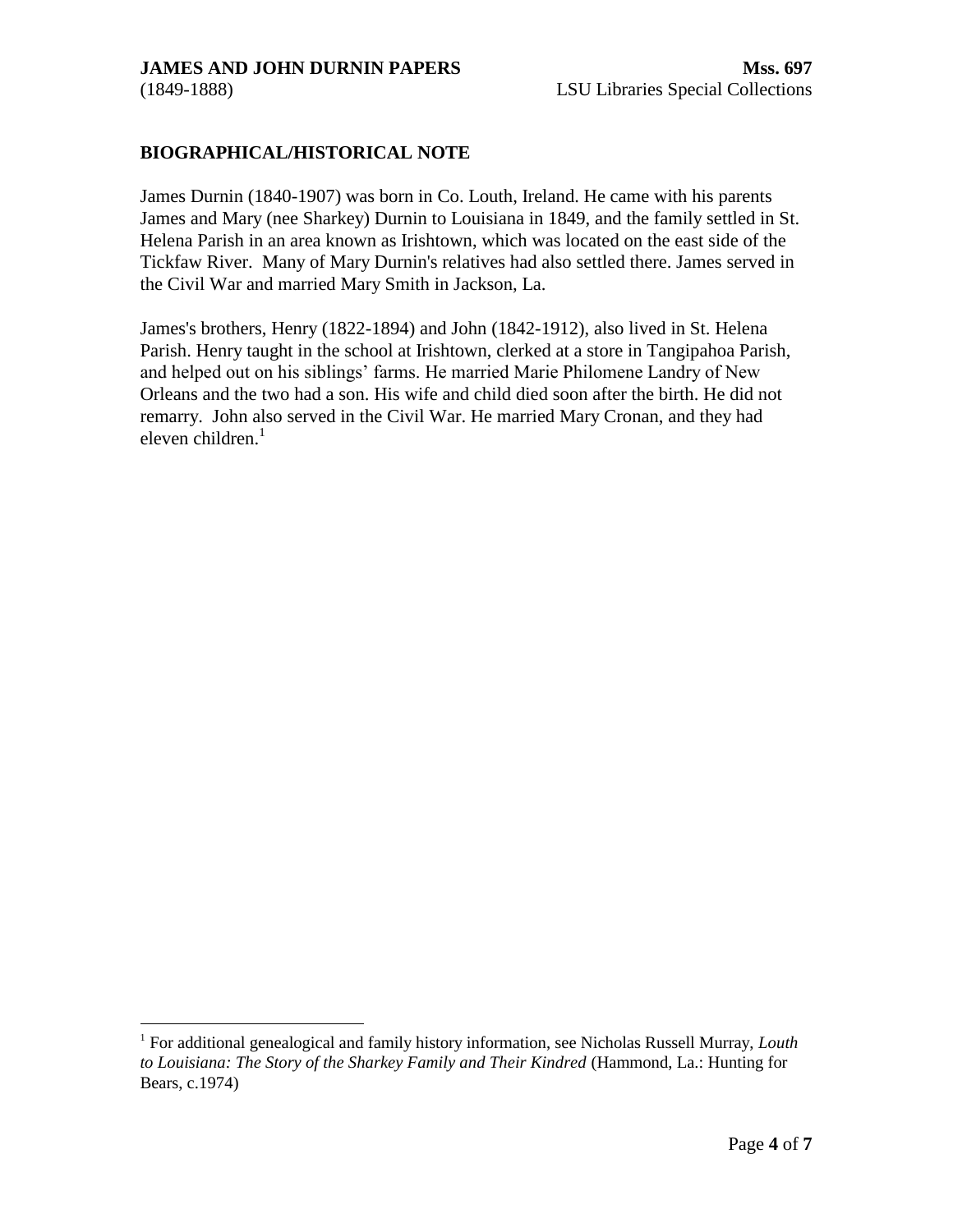### <span id="page-4-0"></span>**SCOPE AND CONTENT NOTE**

Papers include correspondence, bills, accounts, clippings, sheet music, and manuscript volumes documenting the personal, financial and military activities of the Durnin family of St. Helena Parish and Tangipahoa Parish.

Correspondence includes Civil War letters by James Durnin describing mustering into the Confederate Army at New Orleans (Sept., 1861), Camp Chalmette and the Confederate fortifications (Dec., 1861), fighting from Camp Woodville, Mississippi, between the towns of Clinton and Liberty (Sept. 1864). A letter by John Durnin describes an army camp at Baton Rouge and the Federal troops' efforts to find sugar in a wharf by Baton Rouge (Sept. 1862). Personal family correspondence includes a letter describing a tornado on Lake Pontchartrain (1850) and relates family and local news.

Printed items include an order for James Durnin to report to Captain Holmes at Mobile, Alabama, and an oath to defend the Constitution signed by John Durnin. A school attendance record (1850) kept by Henry Durnin and a financial statement of materials used in building a Catholic Church in Amite and other items related to the church are included.

Bound volumes, probably kept by Henry Durnin, include 3 cash books (1869-1881, 1870-1874, 1877-1880), a minute book of the Pickwick Baseball Club, Amite City, Tangipahoa Parish (1869), a tax roll book (1865-1867), 2 index books (1868, undated), and a notebook containing an alphabetical list of music pieces with some scores and miscellaneous notes (undated). One cashbook (1870-1874) includes a brief journal of daily

activities and attending mass at various churches in the area. Anecdotes, quotes, and religious passages are recorded throughout the volumes.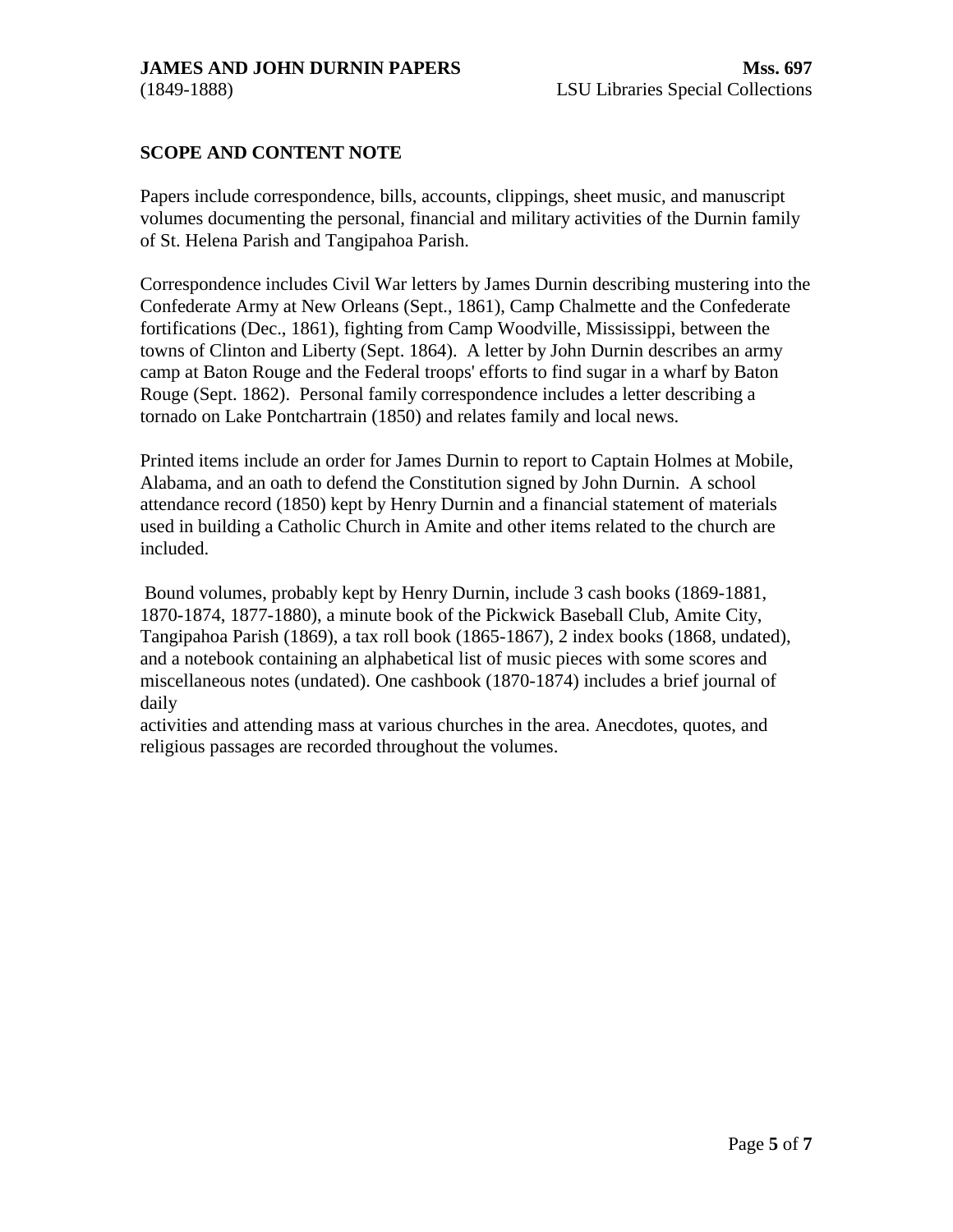#### <span id="page-5-0"></span>**INDEX TERMS**

Baseball--Louisiana--Tangipahoa Parish. Camp Woodville (Miss.) Camp Chalmette (La.) Catholic Church--Louisiana--Tangipahoa Parish. Durnin, John 1842-1912. Durnin, Henry 1822-1894. Irish--Louisiana--New Orleans. Louisiana--History--Civil War 1861-1865--Personal narratives. Tornadoes--Louisiana.